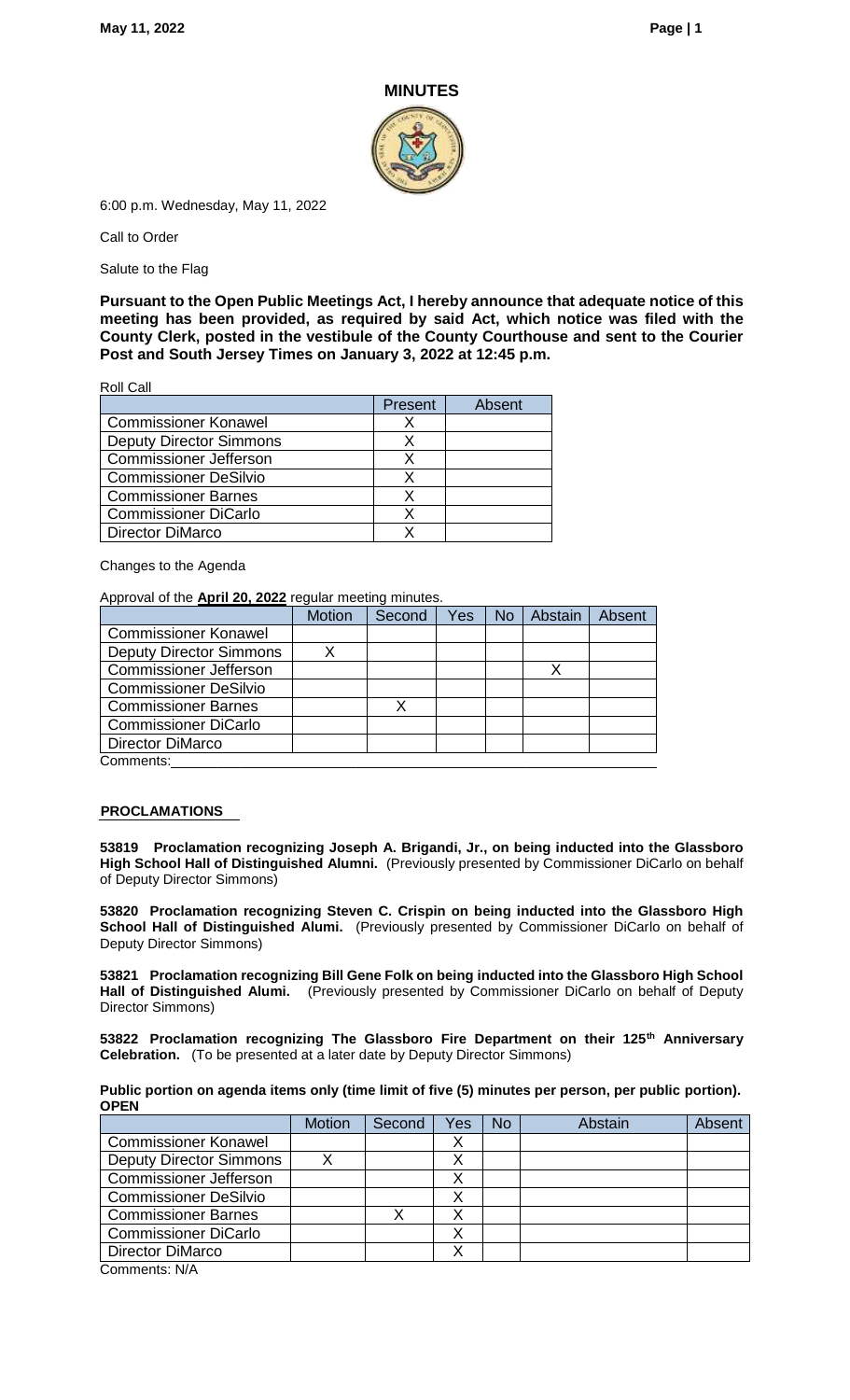**CLOSE**

|                                | <b>Motion</b> | Second | Yes | No | Abstain | Absent |
|--------------------------------|---------------|--------|-----|----|---------|--------|
| <b>Commissioner Konawel</b>    |               |        |     |    |         |        |
| <b>Deputy Director Simmons</b> |               |        |     |    |         |        |
| <b>Commissioner Jefferson</b>  |               |        |     |    |         |        |
| <b>Commissioner DeSilvio</b>   |               |        |     |    |         |        |
| <b>Commissioner Barnes</b>     |               |        |     |    |         |        |
| <b>Commissioner DiCarlo</b>    |               |        |     |    |         |        |
| Director DiMarco               |               |        |     |    |         |        |
| $\bigcap$ 11/4                 |               |        |     |    |         |        |

Comments: N/A

### **RESOLUTIONS**

#### **DEPARTMENT OF ADMINISTRATION DIRECTOR DIMARCO DEPUTY DIRECTOR SIMMONS**

**53823 RESOLUTION CONFIRMING USE OF PROJECT LABOR AGREEMENTS PURSUANT TO N.J.S.A. 52:38-1 ET SEQ.**

**53824 RESOLUTION AUTHORIZING INSERTION OF SPECIAL ITEMS OF REVENUE INTO THE 2022 COUNTY BUDGET PURSUANT TO N.J.S.A. 40A:4-87.**

**53825 RESOLUTION AUTHORIZING THE COUNTY OF GLOUCESTER TO ENTER INTO A COOPERATIVE PRICING AGREEMENT WITH HUNTERDON COUNTY EDUCATIONAL SERVICES COMMISSION.**

**53826 RESOLUTION AUTHORIZING AWARD OF A CONTRACT WITH ELECTION SYSTEMS & SOFTWARE, LLC, FROM MAY 1, 2022 TO APRIL 30, 2023, FOR \$48,000.00.**

#### **Motion to approve Resolutions 53823 through 53826 as read.**

| <b>Motion</b> | Second | Yes | <b>No</b> | <b>Abstain</b> | Absent |
|---------------|--------|-----|-----------|----------------|--------|
|               |        |     |           |                |        |
|               |        |     |           |                |        |
|               |        |     |           |                |        |
|               |        |     |           |                |        |
|               |        |     |           |                |        |
|               |        |     |           |                |        |
|               |        |     |           |                |        |
|               |        |     |           |                |        |

Comments: N/A

#### **DEPARTMENT OF ECONOMIC DEVELOPMENT & PUBLIC WORKS**

#### **DEPUTY DIRECTOR SIMMONS COMMISSIONER DICARLO**

**53827 RESOLUTION AUTHORIZING A CONTRACT WITH ASPHALT PAVING SYSTEMS, INC. FROM MAY 18, 2022 TO MAY 17, 2024 IN AN AMOUNT NOT TO EXCEED \$25,000.00 PER YEAR.**

**53828 RESOLUTION AUTHORIZING CHANGE ORDER NUMBER 02 TO INCREASE THE CONTRACT WITH A.P. CONSTRUCTION, INC.**

**53829 RESOLUTION AUTHORIZING A CONTRACT WITH BRYSON & YATES CONSULTING ENGINEERS, LLC FROM MAY 11, 2022 TO COMPLETION OF THE PROJECT FOR \$164,485.00.**

**53830 RESOLUTION AUTHORIZING AN AMENDMENT TO THE CONTRACT WITH STANTEC CONSULTING SERVICES, INC.**

#### **Motion to approve Resolutions 53827 through 53830 as read.**

|                                | <b>Motion</b> | Second | Yes | <b>No</b> | Abstain | Absent |
|--------------------------------|---------------|--------|-----|-----------|---------|--------|
| <b>Commissioner Konawel</b>    |               |        |     |           |         |        |
| <b>Deputy Director Simmons</b> |               |        |     |           | R#53830 |        |
| <b>Commissioner Jefferson</b>  |               |        |     |           |         |        |
| <b>Commissioner DeSilvio</b>   |               |        |     |           |         |        |
| <b>Commissioner Barnes</b>     |               |        |     |           |         |        |
| <b>Commissioner DiCarlo</b>    |               |        |     |           |         |        |
| Director DiMarco               |               |        |     |           |         |        |
| O <sub>6</sub>                 |               |        |     |           |         |        |

Comments: N/A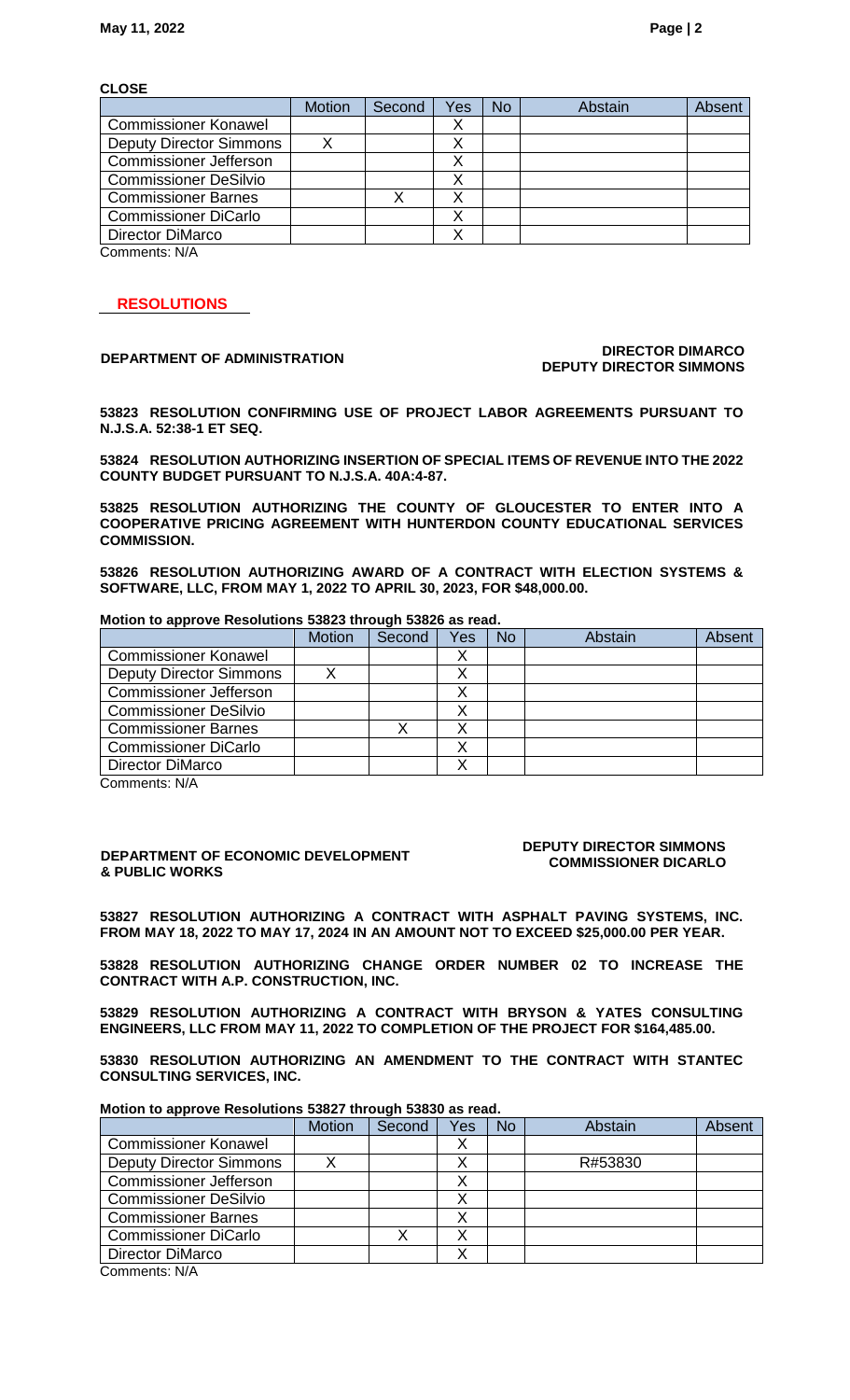#### **DEPARTMENT OF PUBLIC SAFETY & VETERANS AFFAIRS**

**COMMISSIONER DICARLO DEPUTY DIRECTOR SIMMONS**

**53831 RESOLUTION AUTHORIZING TERMINATION OF A CONTRACT WITH DM MEDICAL BILLINGS AND AWARDING AN EMERGENCY CONTRACT TO ADMINISTRATIVE ADVANTAGE, LLC FROM MAY 11, 2022 to MAY 10, 2023 IN AN AMOUNT NOT TO EXCEED \$350,000.00.** 

**53832 RESOLUTION AUTHORIZING THE AWARD OF A CONTRACT WITH MOTOROLA SOLUTIONS, INC. FROM JANUARY 1, 2022 TO DECEMBER 31, 2022 FOR \$489,407.73.**

**53833 RESOLUTION AUTHORIZING AN AGREEMENT WITH THE TOWNSHIP OF WEYMOUTH FOR DISPATCH SERVICES INCLUDING POLICE, FIRE AND EMS SERVICES FROM JUNE 1, 2021 TO MAY 31, 2031.** 

**Motion to approve Resolutions 53831 through 53833 as read.**

|                                | <b>Motion</b> | Second | Yes | <b>No</b> | Abstain | Absent |
|--------------------------------|---------------|--------|-----|-----------|---------|--------|
| <b>Commissioner Konawel</b>    |               |        |     |           |         |        |
| <b>Deputy Director Simmons</b> |               |        |     |           |         |        |
| <b>Commissioner Jefferson</b>  |               |        |     |           |         |        |
| <b>Commissioner DeSilvio</b>   |               |        |     |           |         |        |
| <b>Commissioner Barnes</b>     |               |        |     |           |         |        |
| <b>Commissioner DiCarlo</b>    |               |        |     |           |         |        |
| Director DiMarco               |               |        |     |           |         |        |

Comments: N/A

## **DEPARTMENT OF HEALTH & HUMAN SERVICES COMMISSIONER JEFFERSON**

# **COMMISSIONER BARNES**

**53834 RESOLUTION AUTHORIZING AN APPLICATION WITH THE NEW JERSEY DIVISION OF EPIDEMIOLOGY, ENVIRONMENTAL AND OCCUPATIONAL HEALTH AND ACCEPTANCE OF FUNDS FROM THE 2023 RIGHT TO KNOW PROGRAM FROM JULY 1, 2022 TO JUNE 30, 2023 FOR \$10,798.00.**

**53835 RESOLUTION AUTHORIZING A GRANT AGREEMENT WITH THE NEW JERSEY DEPARTMENT OF HEALTH TO RECEIVE REIMBURSEMENT FOR THE INSPECTION OF TANNING FACILITIES FROM APRIL 1, 2022 TO JUNE 30, 2022 FOR \$200.00 PER INSPECTION.**

**53836 RESOLUTION AUTHORIZING AN AGREEMENT WITH ROWAN UNIVERSITY, DEPARTMENT OF HEALTH AND EXERCISE SCIENCE FROM APRIL 1, 2022 TO MARCH 31, 2023.**

**53837 RESOLUTION AUTHORIZING APPLICATION AND ACCEPTANCE OF A GRANT AGREEMENT WITH THE NEW JERSEY DEPARTMENT OF MILITARY & VETERANS AFFAIRS TO PROVIDE TRANSPORTATION SERVICES FOR COUNTY VETERANS FROM JULY 1, 2022 TO JUNE 30, 2023 IN THE AMOUNT OF \$30,000.00.**

**53838 RESOLUTION AUTHORIZING AN APPLICATION FOR SFY 2022 ROUND 9 JOB ACCESS REVERSE COMMUTE (JARC) GRANT FROM NJ TRANSIT FROM JULY 1, 2022 TO JUNE 30, 2023 FOR \$110,000.00 WITH AN IN-KIND MATCH OF \$110,000.00, FOR A TOTAL PROGRAM AMOUNT OF \$220,000.00.**

**Motion to approve Resolutions 53834 through 53838 as read.**

|                                | <b>Motion</b> | Second | Yes | No | Abstain | Absent |
|--------------------------------|---------------|--------|-----|----|---------|--------|
| <b>Commissioner Konawel</b>    |               |        |     |    |         |        |
| <b>Deputy Director Simmons</b> |               |        |     |    | R#53836 |        |
| <b>Commissioner Jefferson</b>  |               |        |     |    |         |        |
| <b>Commissioner DeSilvio</b>   |               |        |     |    |         |        |
| <b>Commissioner Barnes</b>     |               |        |     |    |         |        |
| <b>Commissioner DiCarlo</b>    |               |        |     |    |         |        |
| <b>Director DiMarco</b>        |               |        |     |    |         |        |

Comments: N/A

#### **DEPARTMENT OF LAW & JUSTICE COMMISSIONER DESILVIO COMMISSIONER KONAWEL**

**53839 RESOLUTION AUTHORIZING AN APPLICATION WITH THE NEW JERSEY DIVISION OF HIGHWAY TRAFFIC SAFETY AND ACCEPTANCE OF THE DUI CHECKPOINT/SATURATION PATROL GRANT FROM OCTOBER 1, 2022 TO SEPTEMBER 30, 2023 FOR \$130,000.00.**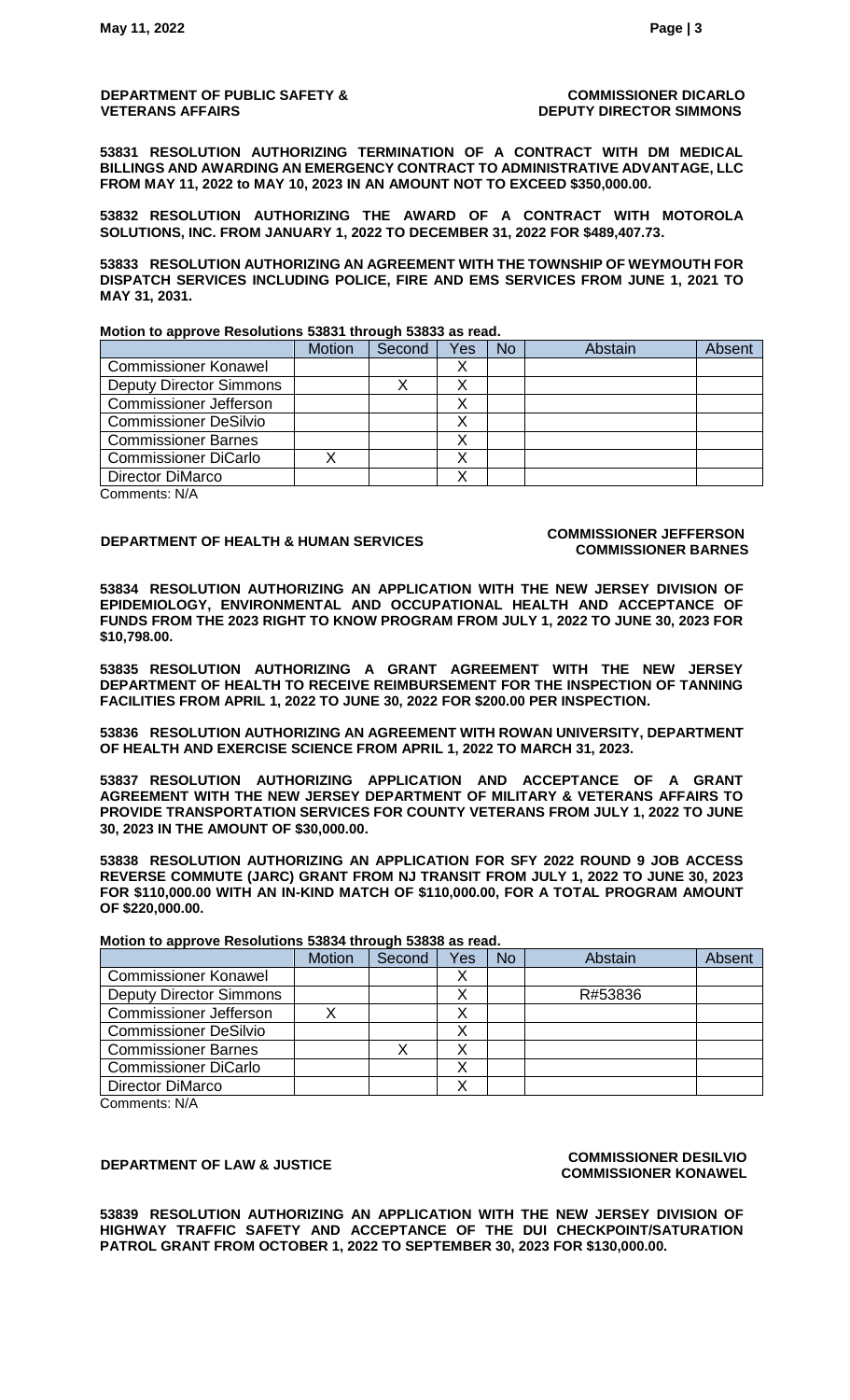**53840 RESOLUTION AUTHORIZING AN APPLICATION WITH THE NEW JERSEY DIVISION OF HIGHWAY TRAFFIC SAFETY AND ACCEPTANCE OF THE COMPREHENSIVE TRAFFIC SAFETY PROGRAM GRANT FROM OCTOBER 1, 2022 TO SEPTEMBER 30, 2023 FOR \$56,000.00.**

**53841 RESOLUTION AUTHORIZING AN APPLICATION WITH THE NEW JERSEY DIVISION OF HIGHWAY TRAFFIC SAFETY AND ACCEPTANCE OF THE DISTRACTED DRIVING CRACKDOWN GRANT FROM APRIL 1, 2023 TO APRIL 30, 2023 FOR \$70,000.00.**

**53842 RESOLUTION AUTHORIZING AN APPLICATION WITH THE NEW JERSEY DIVISION OF HIGHWAY TRAFFIC SAFETY AND ACCEPTANCE OF THE CLICK IT OR TICKET MOBILIZATION GRANT FROM MAY 1, 2023 TO JUNE 30, 2023 FOR \$40,000.00.**

**53843 RESOLUTION AUTHORIZING AN APPLICATION WITH THE NEW JERSEY DIVISION OF CRIMINAL JUSTICE AND ACCEPTANCE OF THE EDWARD BYRNE MEMORIAL JUSTICE ASSISTANCE GRANT FOR THE TERM JULY 1, 2019 TO JUNE 30, 2020 FOR \$86,020.00.**

**53844 RESOLUTION AUTHORIZING PURCHASES FROM ARAMSCO, INC. VIA STATE CONTRACT FOR A TOTAL AMOUNT OF \$37,572.90.**

**53845 RESOLUTION AUTHORIZING AN APPLICATION WITH THE NEW JERSEY DIVISION OF HIGHWAY TRAFFIC SAFETY AND ACCEPTANCE OF THE 2023 CHILD PASSENGER SAFETY EDUCATION GRANT FOR THE TERM OCTOBER 1, 2022 TO SEPTEMBER 30, 2023 FOR \$24,500.00.**

#### **Motion to approve Resolutions 53839 through 53845 as read.**

|                                | <b>Motion</b> | Second | Yes | <b>No</b> | Abstain | Absent |
|--------------------------------|---------------|--------|-----|-----------|---------|--------|
| <b>Commissioner Konawel</b>    |               |        |     |           |         |        |
| <b>Deputy Director Simmons</b> |               |        |     |           |         |        |
| <b>Commissioner Jefferson</b>  |               |        |     |           |         |        |
| <b>Commissioner DeSilvio</b>   |               |        |     |           |         |        |
| <b>Commissioner Barnes</b>     |               |        |     |           |         |        |
| <b>Commissioner DiCarlo</b>    |               |        |     |           |         |        |
| Director DiMarco               |               |        |     |           |         |        |
|                                |               |        |     |           |         |        |

Comments: N/A

#### **DEPARTMENT OF EDUCATION, LAND & PROPERTY**

#### **COMMISSIONER BARNES COMMISSIONER JEFFERSON**

#### **53846 RESOLUTION AUTHORIZING CHANGE ORDER NUMBER 01 TO INCREASE THE CONTRACT WITH PETER LUMBER COMPANY.**

#### **Motion to approve Resolution 53846 as read.**

|                                | <b>Motion</b> | Second | Yes | <b>No</b> | Abstain | Absent |
|--------------------------------|---------------|--------|-----|-----------|---------|--------|
| <b>Commissioner Konawel</b>    |               |        |     |           |         |        |
| <b>Deputy Director Simmons</b> |               |        |     |           |         |        |
| <b>Commissioner Jefferson</b>  |               |        |     |           |         |        |
| <b>Commissioner DeSilvio</b>   |               |        |     |           |         |        |
| <b>Commissioner Barnes</b>     |               |        |     |           |         |        |
| <b>Commissioner DiCarlo</b>    |               |        |     |           |         |        |
| Director DiMarco               |               |        |     |           |         |        |
| $\bigcap$ 11/4                 |               |        |     |           |         |        |

Comments: N/A

## **DEPARTMENT OF GOVERNMENT SERVICES COMMISSIONER KONAWEL**

# **COMMISSIONER DESILVIO**

**53847 RESOLUTION AUTHORIZING THE AWARD OF A CONTRACT WITH COUNTY BUSINESS SYSTEMS, INC. FROM APRIL 1, 2022 TO MARCH 31, 2023 IN AN AMOUNT NOT TO EXCEED \$24,000.00.**

#### **Motion to approve Resolutions 53847**

|                                                | <b>Motion</b> | Second | Yes       | <b>No</b> | Abstain | Absent |
|------------------------------------------------|---------------|--------|-----------|-----------|---------|--------|
| <b>Commissioner Konawel</b>                    | х             |        | $\lambda$ |           |         |        |
| <b>Deputy Director Simmons</b>                 |               |        |           |           |         |        |
| <b>Commissioner Jefferson</b>                  |               |        |           |           |         |        |
| <b>Commissioner DeSilvio</b>                   |               |        |           |           |         |        |
| <b>Commissioner Barnes</b>                     |               |        |           |           |         |        |
| <b>Commissioner DiCarlo</b>                    |               |        |           |           |         |        |
| Director DiMarco                               |               |        |           |           |         |        |
| $O_{\text{max}}$ and $\text{max}$ $\text{min}$ |               |        |           |           |         |        |

Comments: N/A

Old Business: N/A